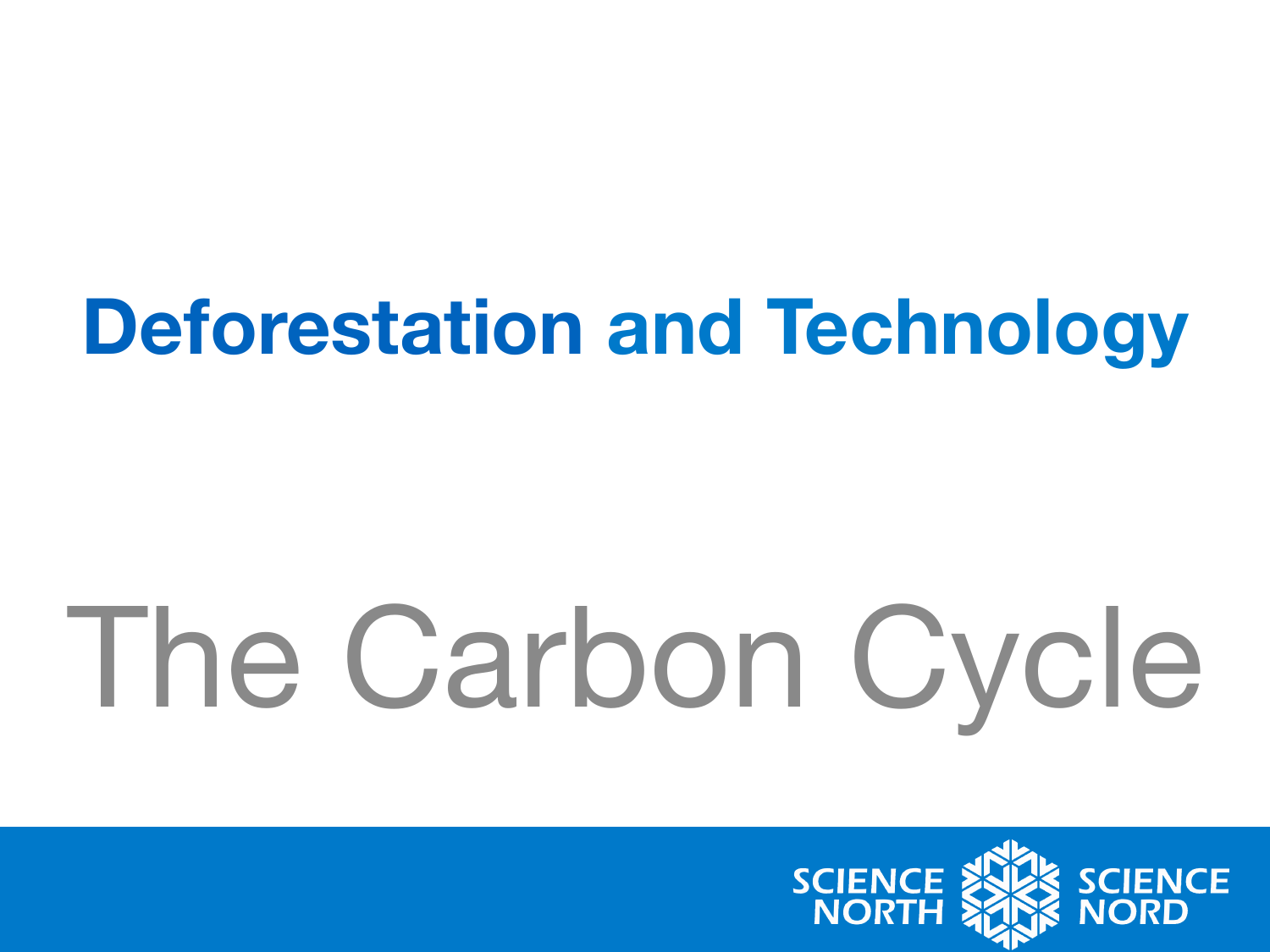## **Why Are Forests and Jungles Important?**

Forests play an important role in minimizing climate change and improving air quality by absorbing  $CO<sub>2</sub>$  (a greenhouse gas) and water and using energy provided by the sun to produce  $O<sub>2</sub>$  as well as carbohydrates to use for energy.

This is an important part of the Carbon Cycle.

Trees and plants also function as carbon "sinks", trapping carbon until they decay naturally or are burned.



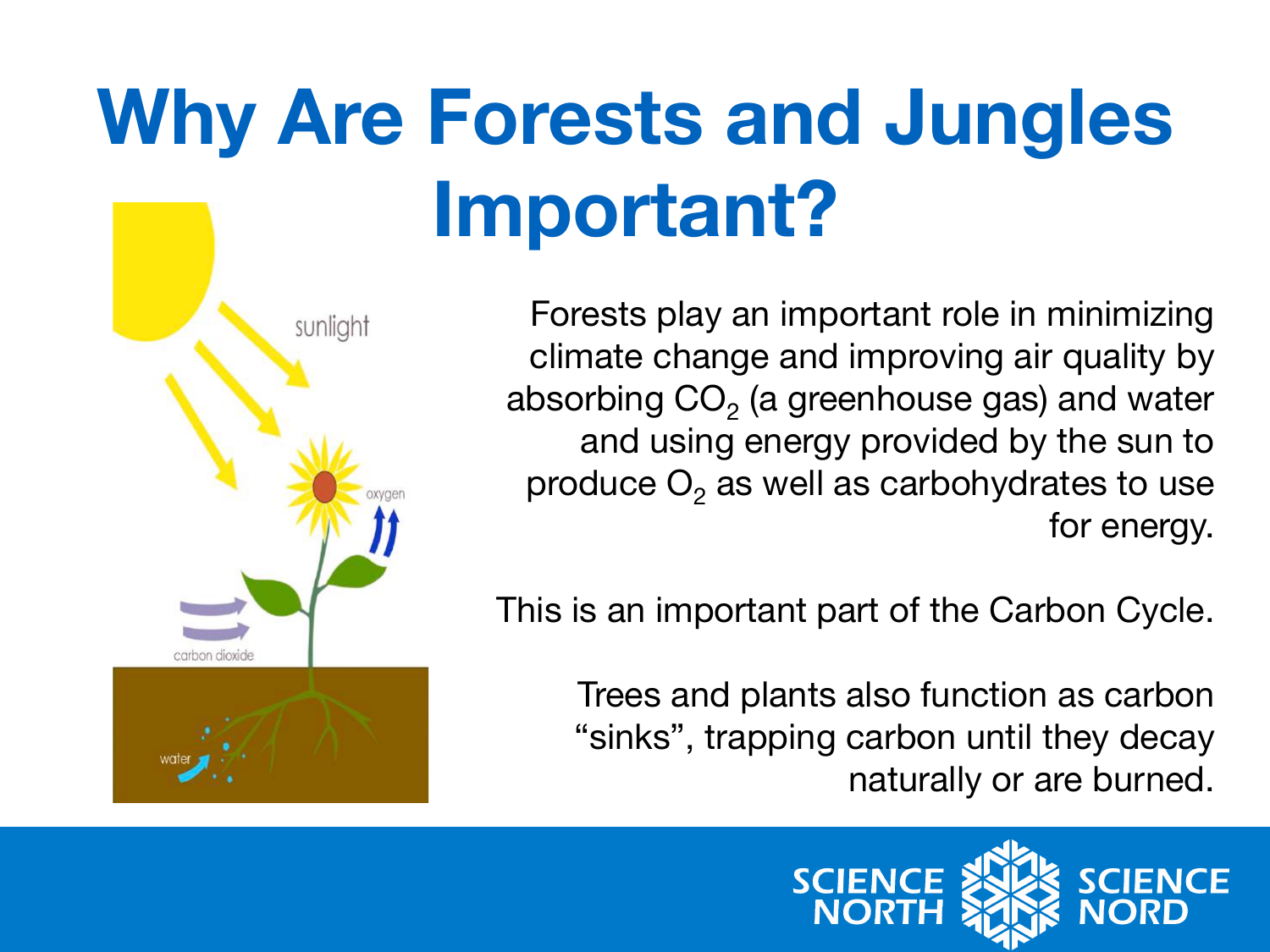#### **The Carbon Cycle**

- Atmospheric  $CO<sub>2</sub>$  is released by the respiration of plants and animals and then stored in plants and algae while producing  $O<sub>2</sub>$  by photosynthesis.
- The carbon stored in these plants then enters the soil through organic decay and eventually becomes fossil carbon.
- **Human activities that involve the** burning of fossil fuels lead to the release of carbon back into the atmosphere in addition to the naturally occurring release due to respiration.



An increased release of  $CO<sub>2</sub>$  through the burning of fossil fuels since the beginning of the Industrial Age is thought to be a major contributor to **climate change**.

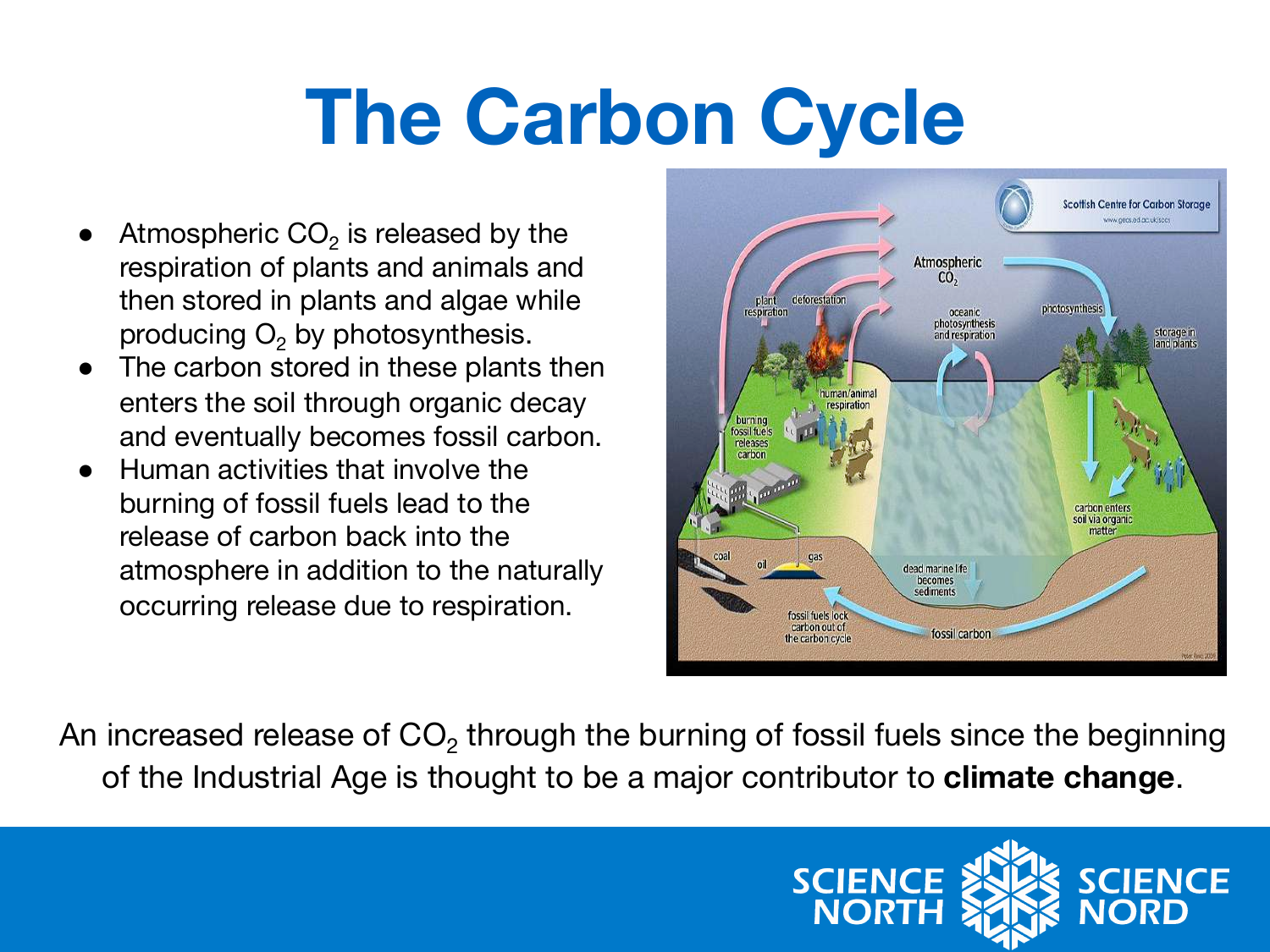#### **What is Deforestation?**

Deforestation is the permanent removal of a forest or jungle where the land is converted to a non-forest use.





https://www.flickr.com/photos/10565417@N03/6246541918/in/photostream/ maxional amazonie deforestation". Licensed under Public Domain via Wikimedia Commons - https:// commons.wikimedia.org/wiki/File:Amazonie\_deforestation.jpg#/media/File:Amazonie\_deforestation.jpg

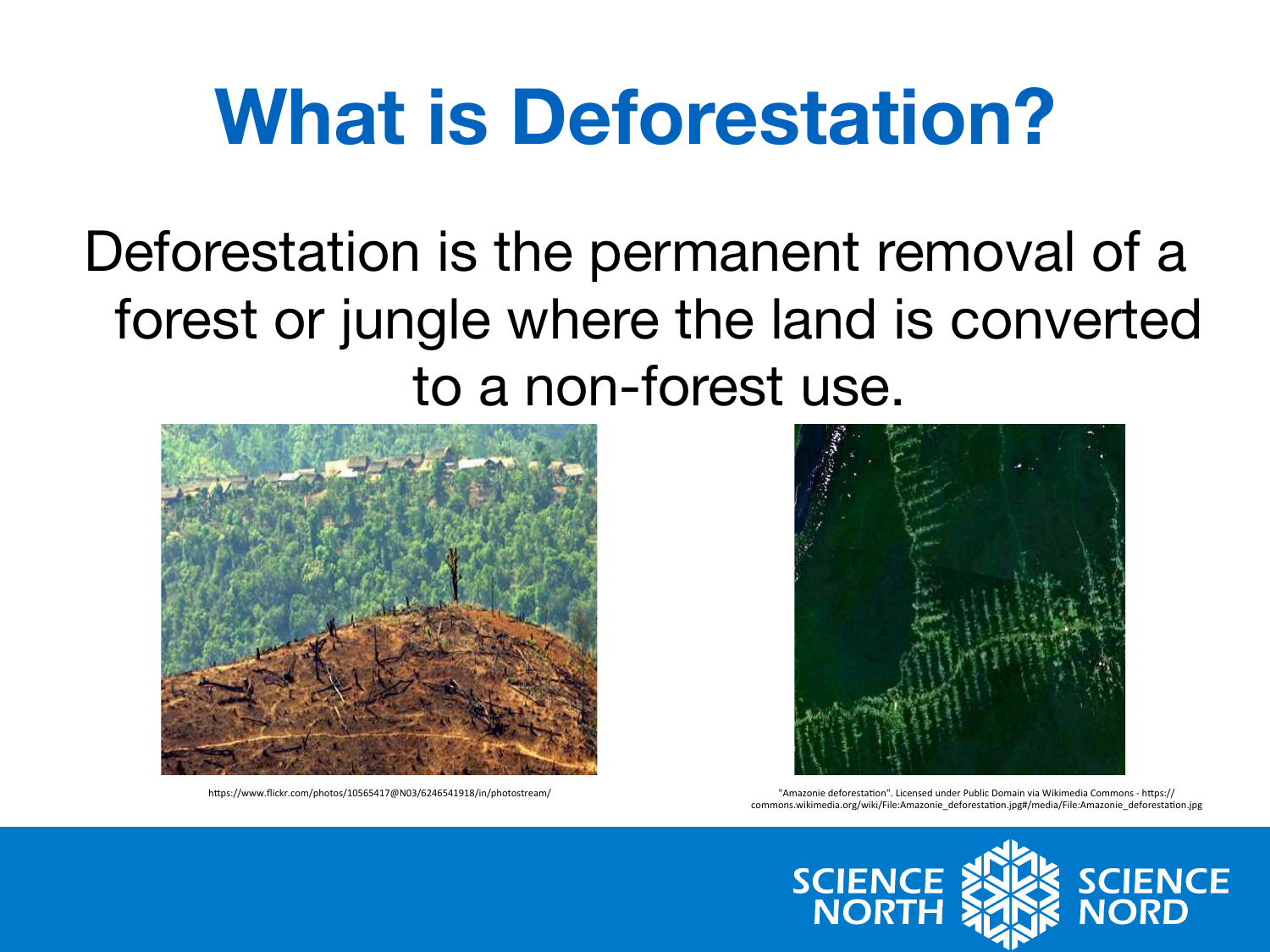#### **What Causes Deforestation?**

Deforestation is often driven by a population's economic needs:

- Forests and jungles are cut down to provide more room for planting crops to export, such as soy and palm oil.
- Land is cleared for grazing livestock, such as cattle.
- Land is cleared for industrial uses, such as mining and manufacturing.
- Forests are harvested to provide wood and paper products.
- Small-scale farmers clear and burn trees to provide food for their families through subsistence farming and to use for firewood.
- Population growth and urban expansion is also responsible for deforestation.